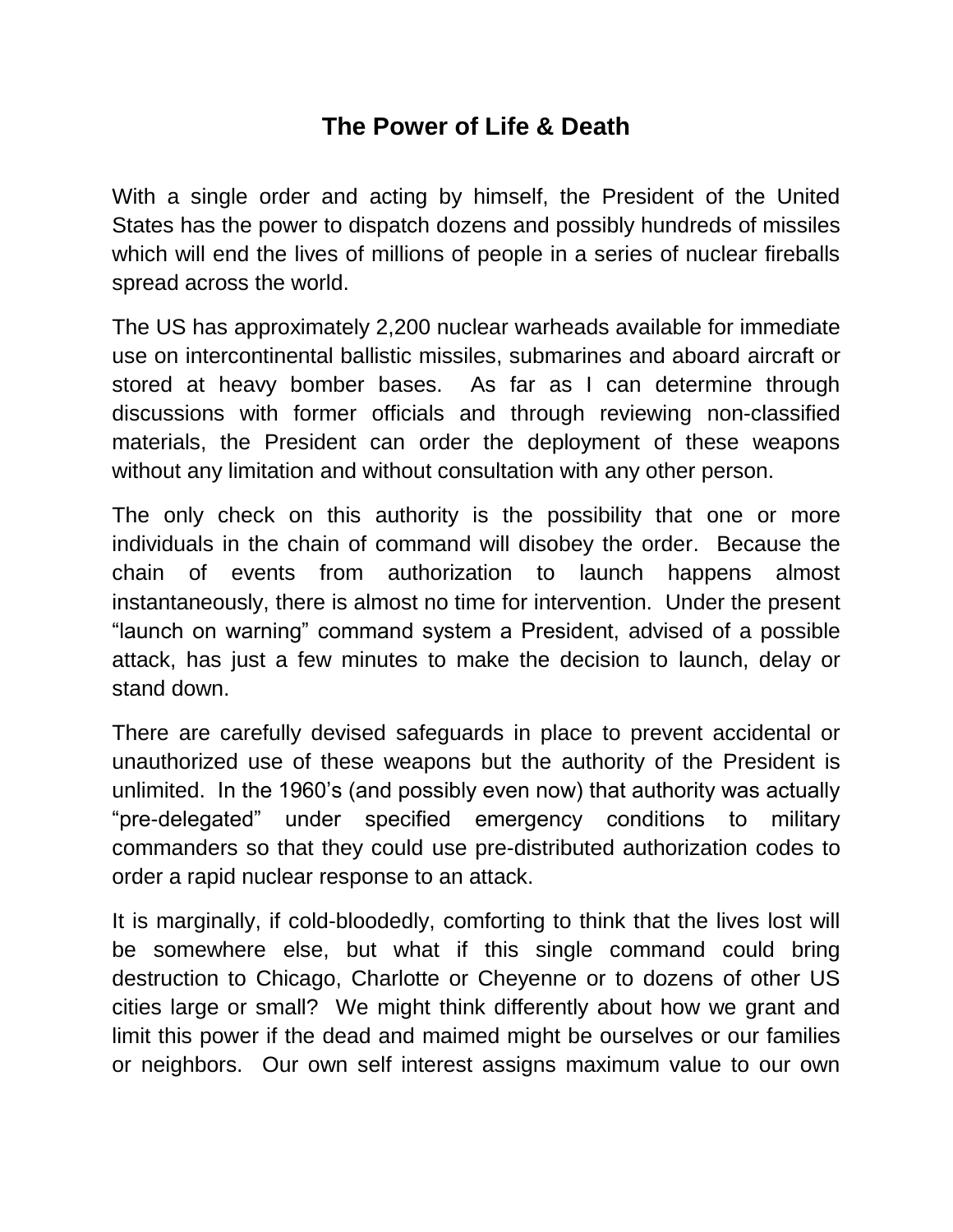lives and to the lives of those close to us, but is a human life here really worth more than a human life somewhere else?

In fact, it is not possible to bring destruction on this scale to others elsewhere without bringing devastation to ourselves. Massive amounts of airborne radioactive smoke, soot and dust could sweep quickly across continents and back to us. Retaliation by those we target is likely to bring fireballs and devastation home in an unlimited and uncontrolled escalation.

A single one megaton weapon (about 70 times as destructive as the rudimentary bombs dropped on Hiroshima and Nagasaki) detonated in a city center creates an instantaneous crater 300 feet deep and 1,200 feet in diameter. A fireball more than one half mile in diameter is created, quickly growing to up to three miles in diameter. The resulting blast wave creates a fire and wind storm covering a wide area with accompanying deadly radiation. The US has dozens of bombs of this size within the arsenal of approximately 2,200 "operationally deployed strategic warheads," the number allowed under the 2002 Moscow Treaty.

Throughout our history, Presidents have become physically incapacitated. President Woodrow Wilson had two disabling strokes in 1919 and his disability was shielded by his wife and close advisors. His Vice President was not allowed to visit him until their last day in office. Several Presidents have had fatal heart attacks and strokes. President John Kennedy was sometimes heavily medicated due to various infirmities and several of our former presidents were, on occasion, intemperate drinkers. President Reagan was seriously wounded in an assassination attempt but remained officially in charge. After he left office, he was diagnosed with Alzheimer's disease and there is no way of knowing whether the disease began while he was still in office.

Presidents, like the rest of us, get tired, angry, ill, and depressed. They can be impaired by medication or alcohol. Illnesses can be stealthy like Alzheimer's or a brain tumor or insanity; there is sometimes no clear dividing line between normal and impaired. Since we are flesh and blood, our brains operating through chemical and electrical synapses and our